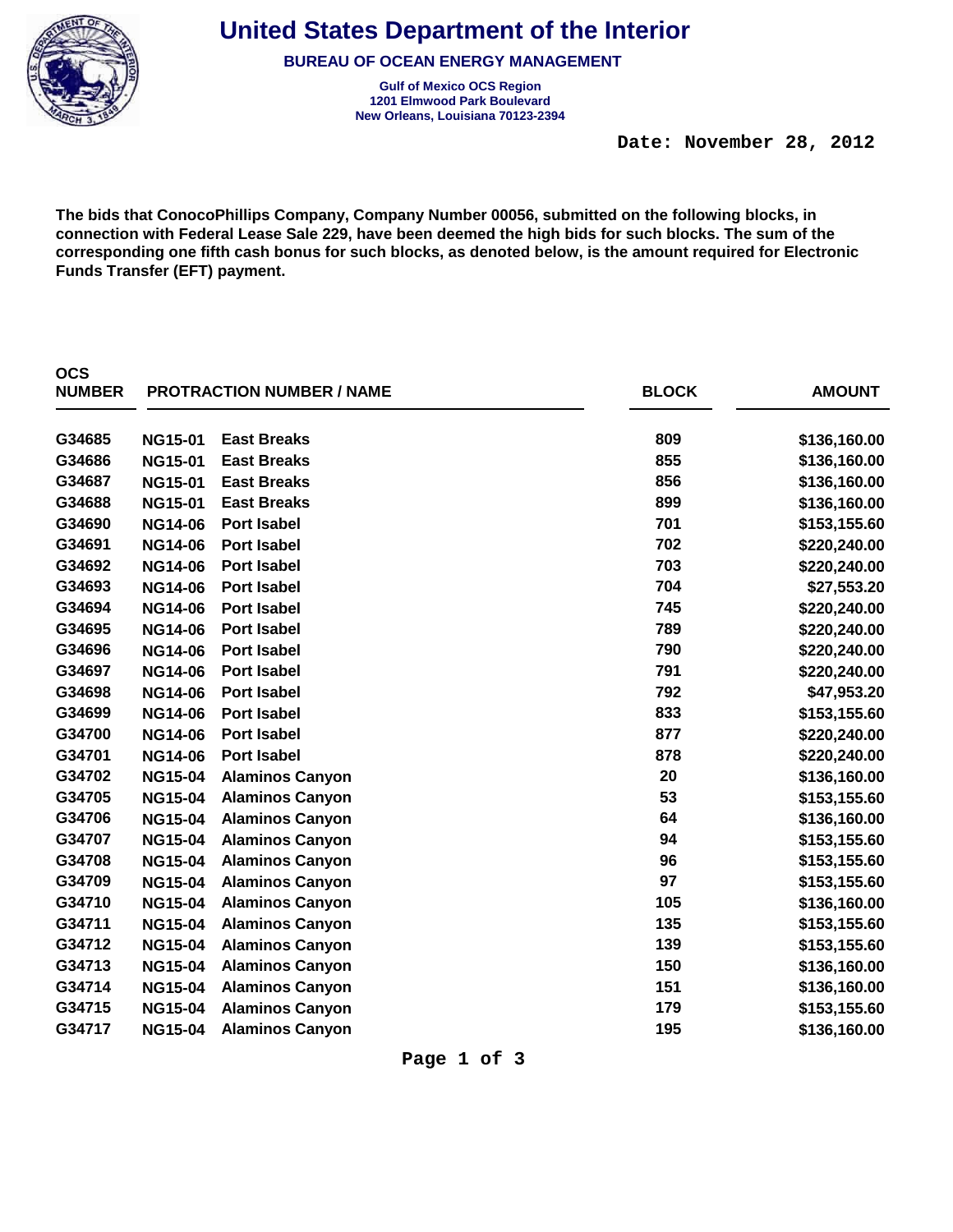

**BUREAU OF OCEAN ENERGY MANAGEMENT**

**Gulf of Mexico OCS Region New Orleans, Louisiana 70123-2394 1201 Elmwood Park Boulevard**

 **Date: November 28, 2012** 

| <b>OCS</b><br><b>NUMBER</b> | <b>PROTRACTION NUMBER / NAME</b> |                        | <b>BLOCK</b> | <b>AMOUNT</b> |
|-----------------------------|----------------------------------|------------------------|--------------|---------------|
| G34718                      | <b>NG15-04</b>                   | <b>Alaminos Canyon</b> | 223          | \$153,155.60  |
| G34719                      | <b>NG15-04</b>                   | <b>Alaminos Canyon</b> | 224          | \$153,155.60  |
| G34720                      | <b>NG15-04</b>                   | <b>Alaminos Canyon</b> | 225          | \$153,155.60  |
| G34721                      | <b>NG15-04</b>                   | <b>Alaminos Canyon</b> | 239          | \$136,160.00  |
| G34722                      | <b>NG15-04</b>                   | <b>Alaminos Canyon</b> | 240          | \$136,160.00  |
| G34723                      | <b>NG15-04</b>                   | <b>Alaminos Canyon</b> | 267          | \$153,155.60  |
| G34724                      | <b>NG15-04</b>                   | <b>Alaminos Canyon</b> | 268          | \$153,155.60  |
| G34726                      | <b>NG15-04</b>                   | <b>Alaminos Canyon</b> | 315          | \$220,240.00  |
| G34727                      | <b>NG15-04</b>                   | <b>Alaminos Canyon</b> | 361          | \$220,240.00  |
| G34730                      | <b>NG15-04</b>                   | <b>Alaminos Canyon</b> | 404          | \$220,240.00  |
| G34731                      | <b>NG15-04</b>                   | <b>Alaminos Canyon</b> | 405          | \$220,240.00  |
| G34734                      | <b>NG15-04</b>                   | <b>Alaminos Canyon</b> | 408          | \$136,160.00  |
| G34735                      | <b>NG15-04</b>                   | <b>Alaminos Canyon</b> | 409          | \$136,160.00  |
| G34736                      | <b>NG15-04</b>                   | <b>Alaminos Canyon</b> | 445          | \$153,155.60  |
| G34737                      | <b>NG15-04</b>                   | <b>Alaminos Canyon</b> | 448          | \$220,240.00  |
| G34739                      | <b>NG15-04</b>                   | <b>Alaminos Canyon</b> | 453          | \$136,160.00  |
| G34740                      | <b>NG15-04</b>                   | <b>Alaminos Canyon</b> | 454          | \$136,160.00  |
| G34741                      | <b>NG15-04</b>                   | <b>Alaminos Canyon</b> | 455          | \$136,160.00  |
| G34742                      | <b>NG15-04</b>                   | <b>Alaminos Canyon</b> | 486          | \$220,240.00  |
| G34743                      | <b>NG15-04</b>                   | <b>Alaminos Canyon</b> | 488          | \$153,155.60  |
| G34744                      | <b>NG15-04</b>                   | <b>Alaminos Canyon</b> | 489          | \$220,240.00  |
| G34745                      | <b>NG15-04</b>                   | <b>Alaminos Canyon</b> | 490          | \$220,240.00  |
| G34746                      | <b>NG15-04</b>                   | <b>Alaminos Canyon</b> | 491          | \$153,155.60  |
| G34747                      | <b>NG15-04</b>                   | <b>Alaminos Canyon</b> | 492          | \$153,155.60  |
| G34750                      | <b>NG15-04</b>                   | <b>Alaminos Canyon</b> | 499          | \$136,160.00  |
| G34751                      | <b>NG15-04</b>                   | <b>Alaminos Canyon</b> | 500          | \$136,160.00  |
| G34752                      | <b>NG15-04</b>                   | <b>Alaminos Canyon</b> | 533          | \$220,240.00  |
| G34753                      | <b>NG15-04</b>                   | <b>Alaminos Canyon</b> | 534          | \$220,240.00  |
| G34765                      | <b>NG15-04</b>                   | <b>Alaminos Canyon</b> | 661          | \$220,240.00  |
| G34772                      | <b>NG15-04</b>                   | <b>Alaminos Canyon</b> | 706          | \$220,240.00  |
| G34773                      | <b>NG15-04</b>                   | <b>Alaminos Canyon</b> | 707          | \$153,155.60  |
| G34778                      | <b>NG15-04</b>                   | <b>Alaminos Canyon</b> | 749          | \$220,240.00  |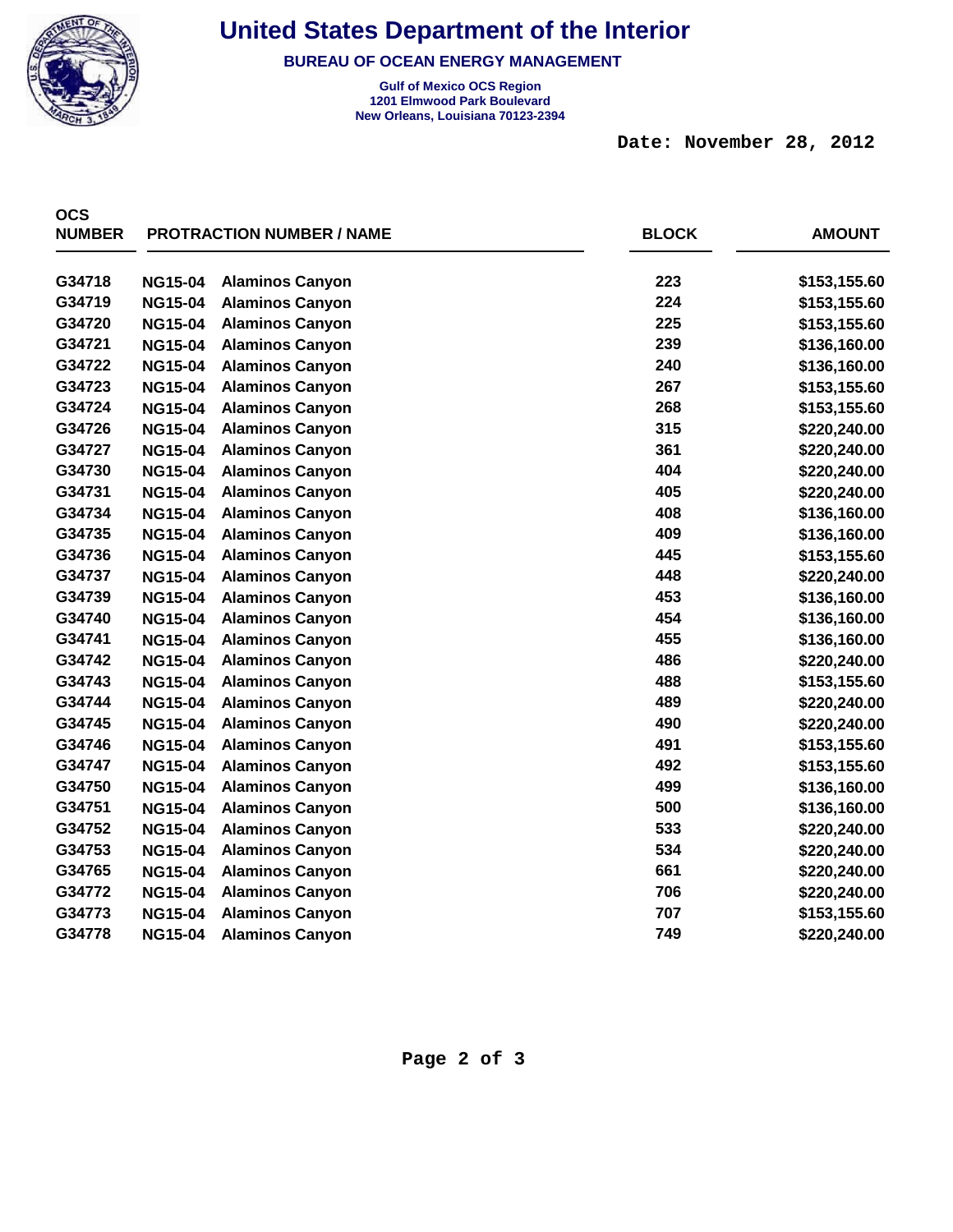

**BUREAU OF OCEAN ENERGY MANAGEMENT**

**Gulf of Mexico OCS Region New Orleans, Louisiana 70123-2394 1201 Elmwood Park Boulevard**

 **Date: November 28, 2012** 

| <b>OCS</b><br><b>NUMBER</b> | <b>PROTRACTION NUMBER / NAME</b> |                         | <b>BLOCK</b> | <b>AMOUNT</b>   |  |
|-----------------------------|----------------------------------|-------------------------|--------------|-----------------|--|
| G34779                      |                                  | NG15-04 Alaminos Canyon | 750          | \$153,155.60    |  |
| High Bids: 62               |                                  |                         | Total:       | \$10,350,698.40 |  |

| The above signed is an authorized representative of | Date |
|-----------------------------------------------------|------|
| <b>ConocoPhillips Company.</b>                      |      |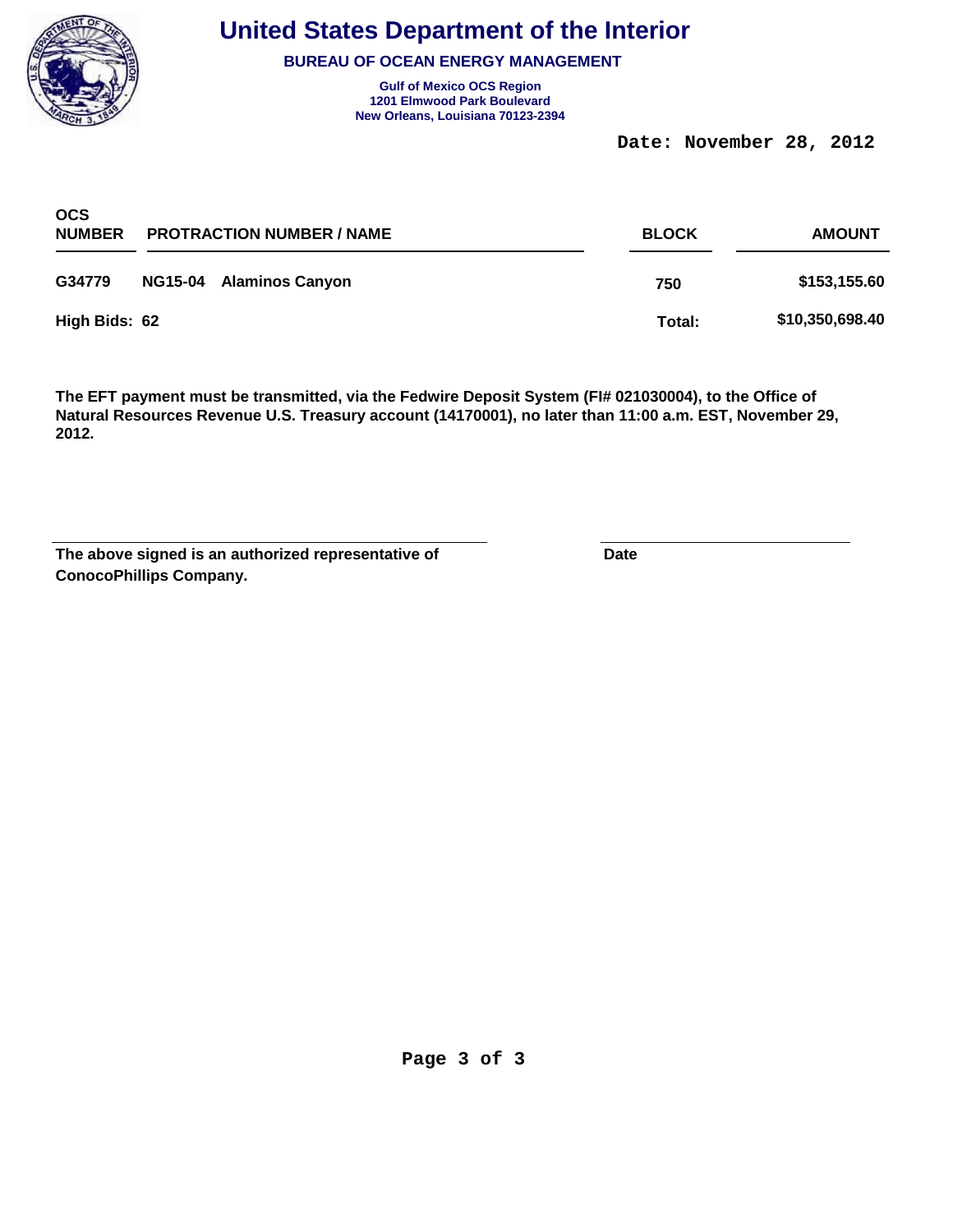

**OCS** 

**United States Department of the Interior**

**BUREAU OF OCEAN ENERGY MANAGEMENT**

**Gulf of Mexico OCS Region New Orleans, Louisiana 70123-2394 1201 Elmwood Park Boulevard**

 **Date: November 28, 2012** 

**The bids that Chevron U.S.A. Inc., Company Number 00078, submitted on the following blocks, in connection with Federal Lease Sale 229, have been deemed the high bids for such blocks. The sum of the corresponding one fifth cash bonus for such blocks, as denoted below, is the amount required for Electronic Funds Transfer (EFT) payment.**

| <b>NUMBER</b> |                | <b>PROTRACTION NUMBER / NAME</b> | <b>BLOCK</b> | <b>AMOUNT</b>  |
|---------------|----------------|----------------------------------|--------------|----------------|
| G34681        | <b>NG15-01</b> | <b>East Breaks</b>               | 543          | \$1,064,781.60 |
| G34682        | <b>NG15-01</b> | <b>East Breaks</b>               | 544          | \$624,500.60   |
| G34683        | <b>NG15-01</b> | <b>East Breaks</b>               | 545          | \$2,500,180.60 |
| G34684        | <b>NG15-01</b> | <b>East Breaks</b>               | 546          | \$3,444,263.40 |
| G34716        | <b>NG15-04</b> | <b>Alaminos Canyon</b>           | 186          | \$116,124.60   |
| G34725        | <b>NG15-04</b> | <b>Alaminos Canyon</b>           | 271          | \$116,124.60   |
| G34728        | <b>NG15-04</b> | <b>Alaminos Canyon</b>           | 362          | \$186,793.40   |
| G34729        | <b>NG15-04</b> | <b>Alaminos Canyon</b>           | 363          | \$157,037.20   |
| G34732        | <b>NG15-04</b> | <b>Alaminos Canyon</b>           | 406          | \$186,793.40   |
| G34733        | <b>NG15-04</b> | <b>Alaminos Canyon</b>           | 407          | \$157,037.20   |
| G34738        | <b>NG15-04</b> | <b>Alaminos Canyon</b>           | 452          | \$116,124.60   |
| G34748        | <b>NG15-04</b> | <b>Alaminos Canyon</b>           | 496          | \$157,037.20   |
| G34749        | <b>NG15-04</b> | <b>Alaminos Canyon</b>           | 497          | \$116,124.60   |
| G34754        | <b>NG15-04</b> | <b>Alaminos Canyon</b>           | 537          | \$157,037.20   |
| G34755        | <b>NG15-04</b> | <b>Alaminos Canyon</b>           | 541          | \$186,793.40   |
| G34756        | <b>NG15-04</b> | <b>Alaminos Canyon</b>           | 542          | \$116,124.60   |
| G34757        | <b>NG15-04</b> | <b>Alaminos Canyon</b>           | 581          | \$116,124.60   |
| G34758        | <b>NG15-04</b> | <b>Alaminos Canyon</b>           | 582          | \$116,124.60   |
| G34759        | <b>NG15-04</b> | <b>Alaminos Canyon</b>           | 626          | \$116,124.60   |
| G34760        | <b>NG15-04</b> | <b>Alaminos Canyon</b>           | 627          | \$186,793.40   |
| G34761        | <b>NG15-04</b> | <b>Alaminos Canyon</b>           | 628          | \$186,793.40   |
| G34766        | <b>NG15-04</b> | <b>Alaminos Canyon</b>           | 670          | \$116,124.60   |
| G34767        | <b>NG15-04</b> | <b>Alaminos Canyon</b>           | 671          | \$186,793.40   |
| G34774        | <b>NG15-04</b> | <b>Alaminos Canyon</b>           | 714          | \$116,124.60   |
| G34775        | <b>NG15-04</b> | <b>Alaminos Canyon</b>           | 715          | \$116,124.60   |
| G34780        | <b>NG15-04</b> | <b>Alaminos Canyon</b>           | 758          | \$116,124.60   |
| G34781        | <b>NG15-04</b> | <b>Alaminos Canyon</b>           | 759          | \$116,124.60   |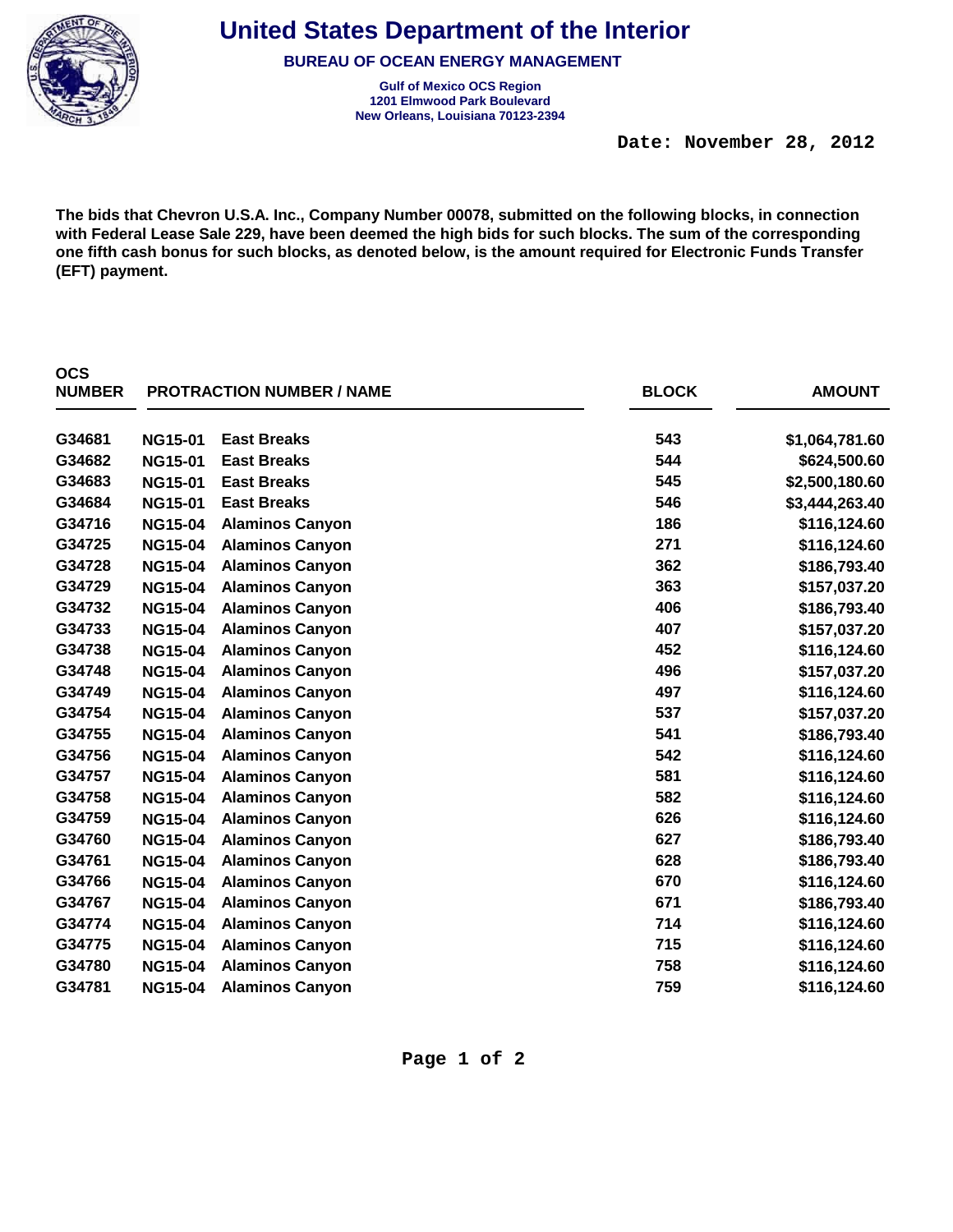

**BUREAU OF OCEAN ENERGY MANAGEMENT**

**Gulf of Mexico OCS Region New Orleans, Louisiana 70123-2394 1201 Elmwood Park Boulevard**

 **Date: November 28, 2012** 

| <b>OCS</b><br><b>NUMBER</b> | <b>PROTRACTION NUMBER / NAME</b> |                         | <b>BLOCK</b> | <b>AMOUNT</b>   |  |
|-----------------------------|----------------------------------|-------------------------|--------------|-----------------|--|
| G34782                      |                                  | NG15-04 Alaminos Canyon | 818          | \$314,143.00    |  |
| High Bids: 28               |                                  |                         | Total:       | \$11,206,398.20 |  |

| The above signed is an authorized representative of | Date |
|-----------------------------------------------------|------|
| Chevron U.S.A. Inc.                                 |      |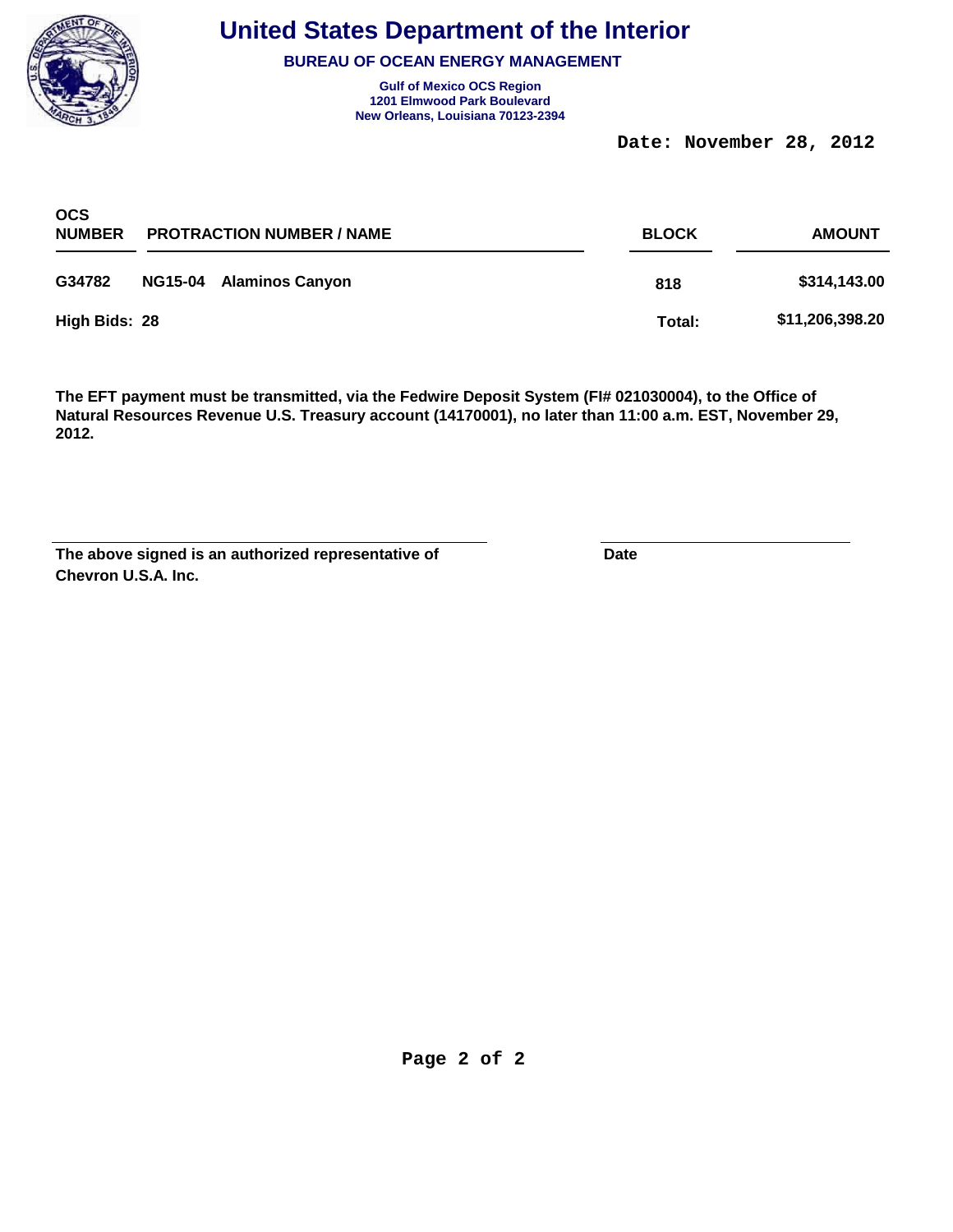

**BUREAU OF OCEAN ENERGY MANAGEMENT**

**Gulf of Mexico OCS Region New Orleans, Louisiana 70123-2394 1201 Elmwood Park Boulevard**

 **Date: November 28, 2012** 

**The bids that Apache Corporation, Company Number 00105, submitted on the following blocks, in connection with Federal Lease Sale 229, have been deemed the high bids for such blocks. The sum of the corresponding one fifth cash bonus for such blocks, as denoted below, is the amount required for Electronic Funds Transfer (EFT) payment.**

| <b>OCS</b><br><b>NUMBER</b> | <b>PROTRACTION NUMBER / NAME</b> |                                                         | <b>BLOCK</b> | <b>AMOUNT</b> |  |
|-----------------------------|----------------------------------|---------------------------------------------------------|--------------|---------------|--|
| G34670                      | TX4                              | <b>Matagorda Island Area</b>                            | 636          | \$475,352.60  |  |
| G34677                      | TX7C                             | High Island Area, East Addition, South Extension        | A 360        | \$43,552.00   |  |
| G34678                      | TX7C                             | <b>High Island Area, East Addition, South Extension</b> | A 361        | \$43,552.00   |  |
| High Bids: 3                |                                  |                                                         | Total:       | \$562,456.60  |  |

| The above signed is an authorized representative of | Date |
|-----------------------------------------------------|------|
| <b>Apache Corporation.</b>                          |      |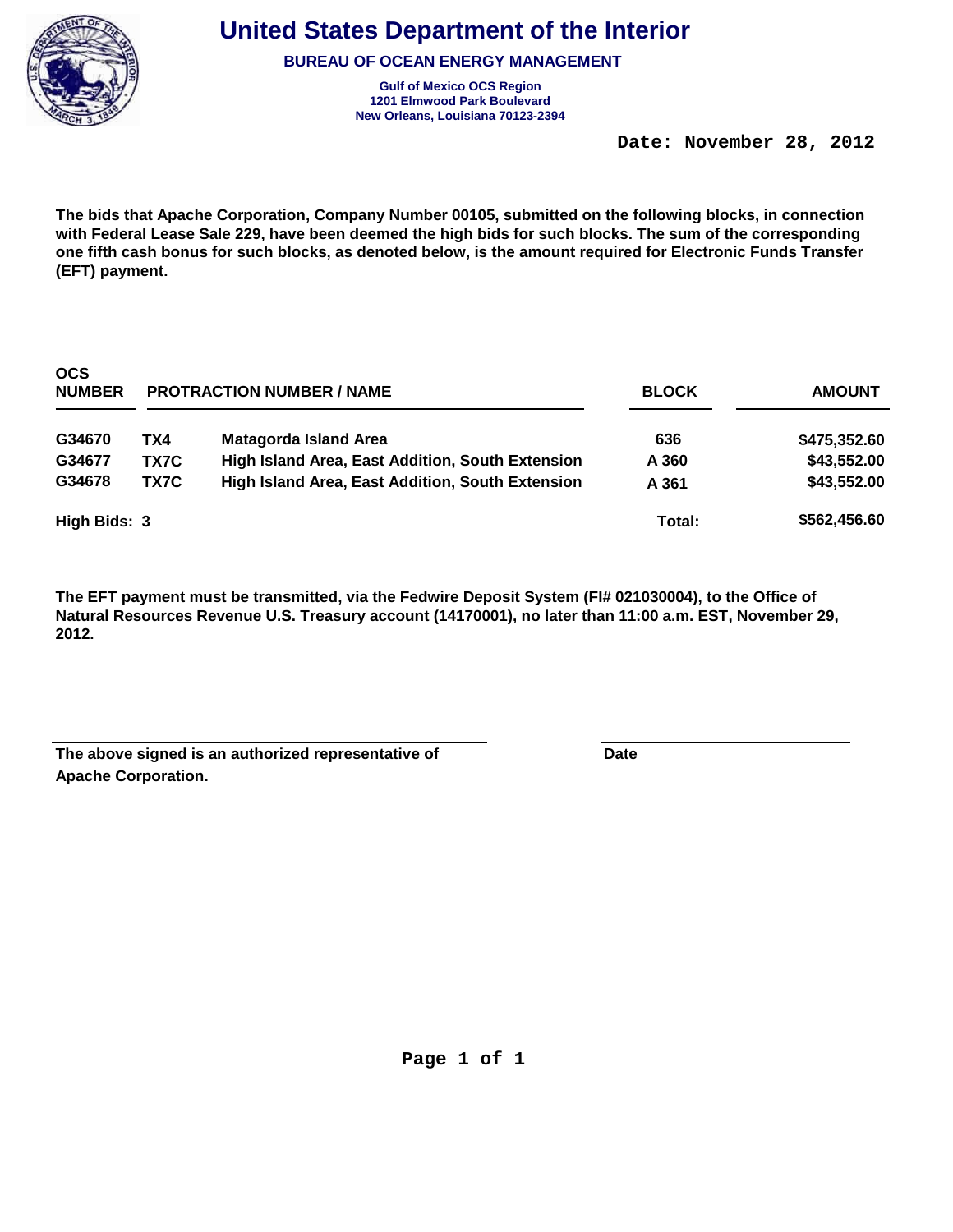

**BUREAU OF OCEAN ENERGY MANAGEMENT**

**Gulf of Mexico OCS Region New Orleans, Louisiana 70123-2394 1201 Elmwood Park Boulevard**

 **Date: November 28, 2012** 

**The bids that Exxon Mobil Corporation, Company Number 00276, submitted on the following blocks, in connection with Federal Lease Sale 229, have been deemed the high bids for such blocks. The sum of the corresponding one fifth cash bonus for such blocks, as denoted below, is the amount required for Electronic Funds Transfer (EFT) payment.**

| <b>OCS</b><br><b>NUMBER</b> | <b>PROTRACTION NUMBER / NAME</b> |                        | <b>BLOCK</b> | <b>AMOUNT</b>  |
|-----------------------------|----------------------------------|------------------------|--------------|----------------|
| G34770                      | <b>NG15-04</b>                   | <b>Alaminos Canyon</b> | 690          | \$137,100.00   |
| G34771                      | <b>NG15-04</b>                   | <b>Alaminos Canyon</b> | 691          | \$535,100.00   |
| G34776                      | <b>NG15-04</b>                   | <b>Alaminos Canyon</b> | 734          | \$155,100.00   |
| G34777                      | <b>NG15-04</b>                   | <b>Alaminos Canyon</b> | 735          | \$355,100.00   |
| High Bids: 4                |                                  |                        | Total:       | \$1,182,400.00 |

| The above signed is an authorized representative of | Date |
|-----------------------------------------------------|------|
| <b>Exxon Mobil Corporation.</b>                     |      |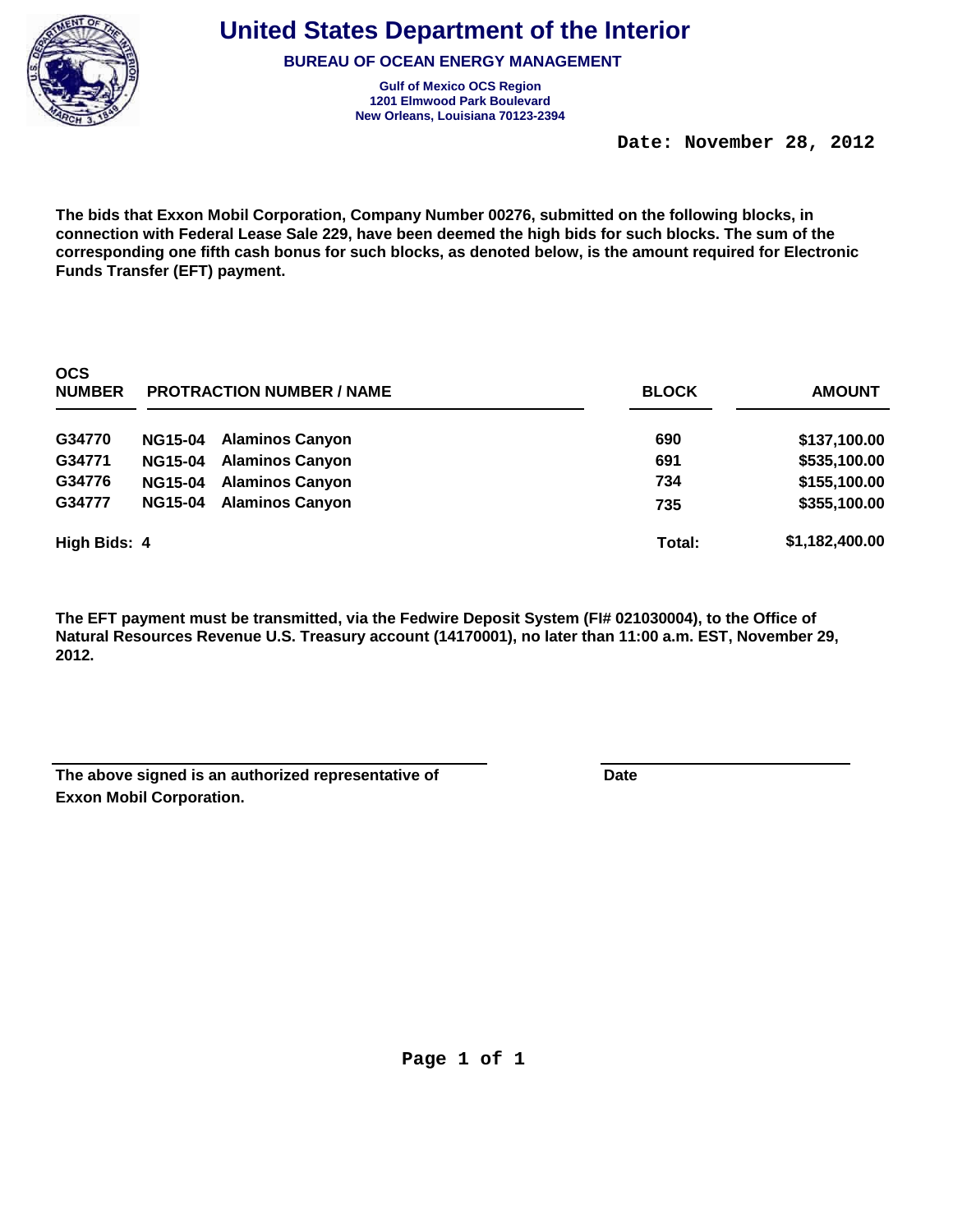

**BUREAU OF OCEAN ENERGY MANAGEMENT**

**Gulf of Mexico OCS Region New Orleans, Louisiana 70123-2394 1201 Elmwood Park Boulevard**

 **Date: November 28, 2012** 

**The bid that Walter Oil & Gas Corporation, Company Number 00730, submitted on the following block, in connection with Federal Lease Sale 229, has been deemed the high bid for such block. The sum of the corresponding one fifth cash bonus for such block, as denoted below, is the amount required for Electronic Funds Transfer (EFT) payment.**

| <b>OCS</b><br><b>NUMBER</b> | <b>PROTRACTION NUMBER / NAME</b> |                                                         | <b>BLOCK</b> | <b>AMOUNT</b> |  |
|-----------------------------|----------------------------------|---------------------------------------------------------|--------------|---------------|--|
| G34679                      | TX7C                             | <b>High Island Area, East Addition, South Extension</b> | A 362        | \$104,500.00  |  |
| High Bid: 1                 |                                  |                                                         | Total:       | \$104,500.00  |  |

| The above signed is an authorized representative of | Date |
|-----------------------------------------------------|------|
| <b>Walter Oil &amp; Gas Corporation.</b>            |      |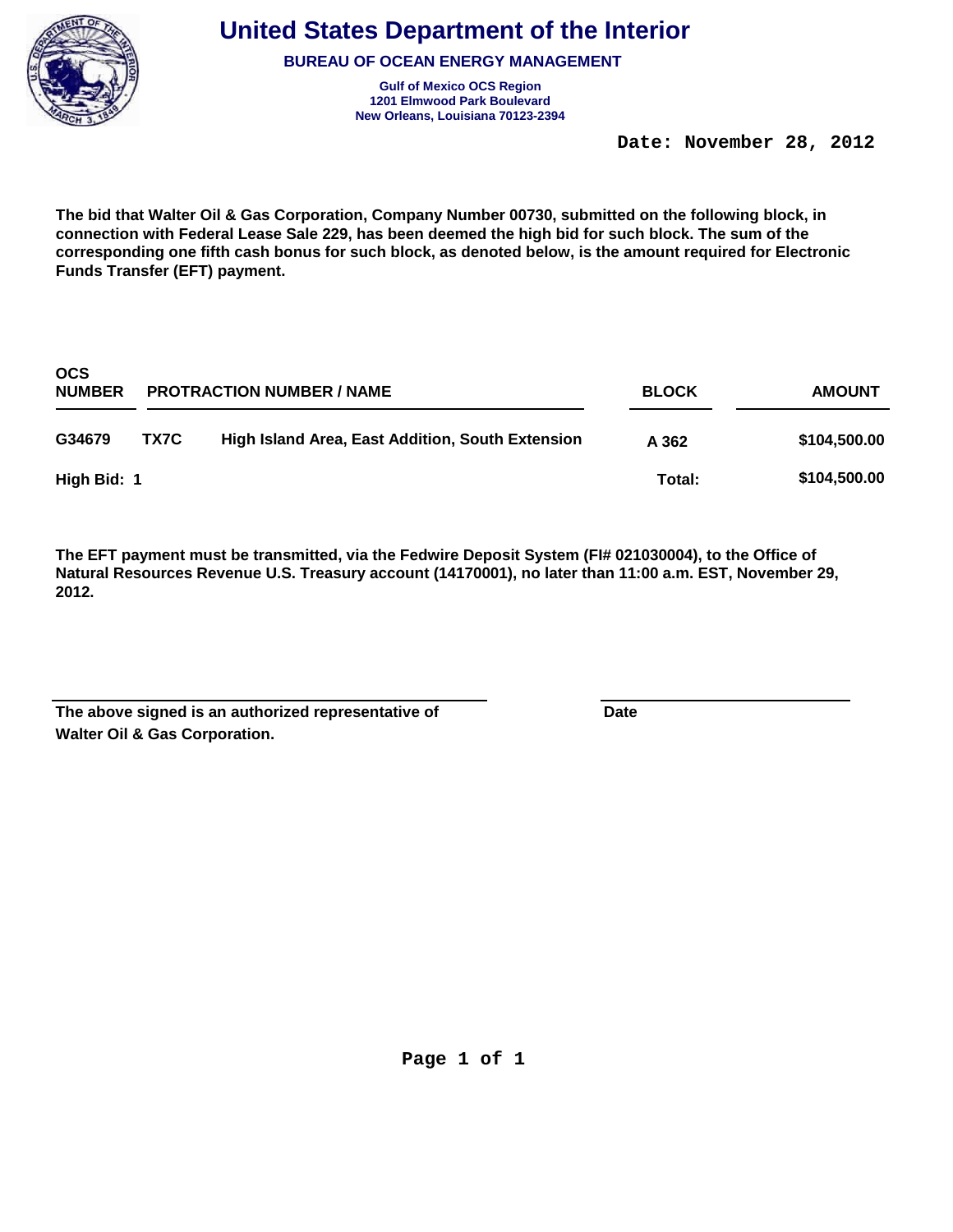

**BUREAU OF OCEAN ENERGY MANAGEMENT**

**Gulf of Mexico OCS Region New Orleans, Louisiana 70123-2394 1201 Elmwood Park Boulevard**

 **Date: November 28, 2012** 

**The bid that LLOG Exploration Offshore, L.L.C., Company Number 02058, submitted on the following block, in connection with Federal Lease Sale 229, has been deemed the high bid for such block. The sum of the corresponding one fifth cash bonus for such block, as denoted below, is the amount required for Electronic Funds Transfer (EFT) payment.**

| <b>OCS</b><br><b>NUMBER</b> | <b>PROTRACTION NUMBER / NAME</b> |                         | <b>BLOCK</b> | <b>AMOUNT</b> |
|-----------------------------|----------------------------------|-------------------------|--------------|---------------|
| G34674                      | TX7                              | <b>High Island Area</b> | 200          | \$31,850.00   |
| High Bid: 1                 |                                  |                         | Total:       | \$31,850.00   |

| The above signed is an authorized representative of | Date |
|-----------------------------------------------------|------|
| <b>LLOG Exploration Offshore, L.L.C.</b>            |      |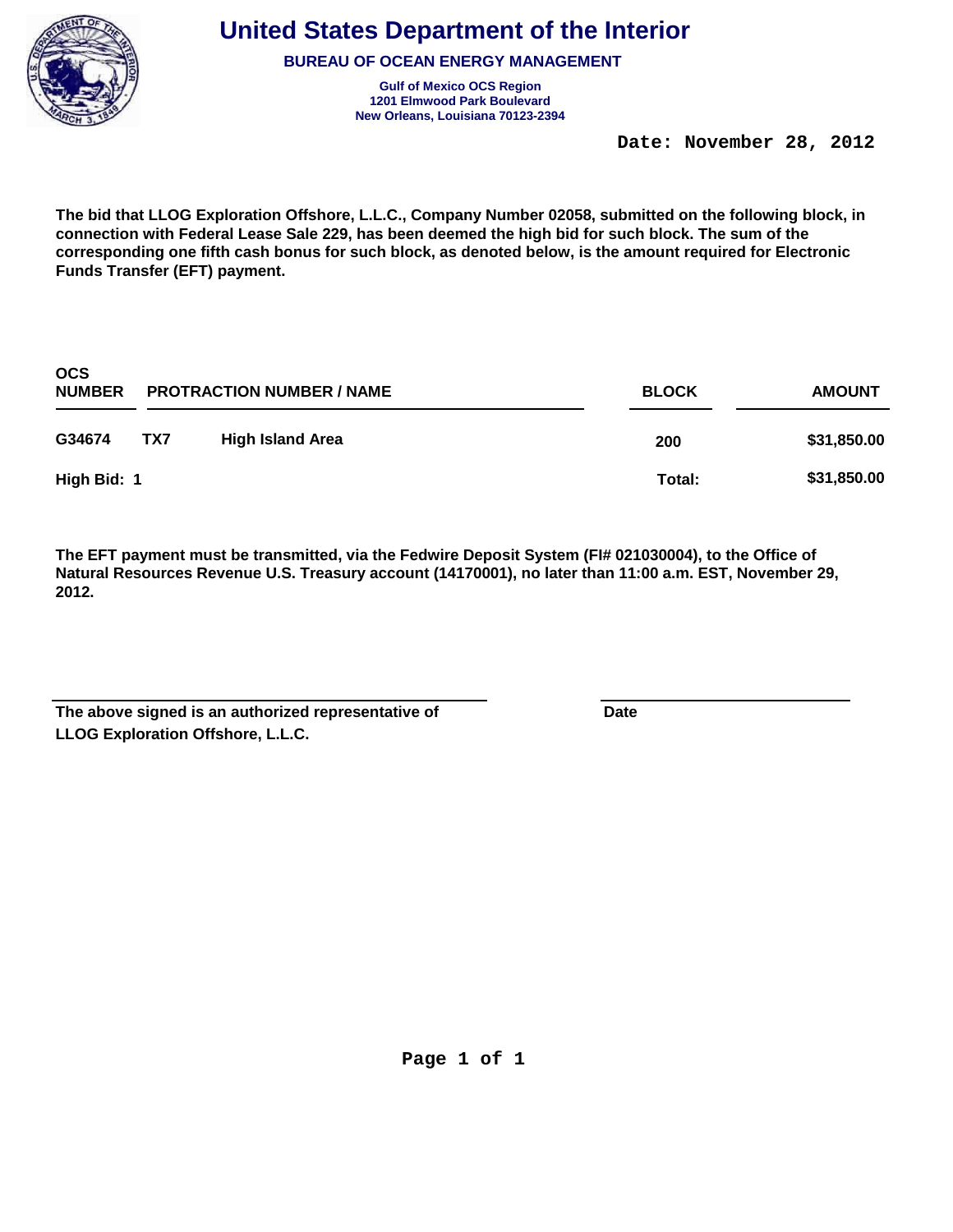

**OCS** 

**United States Department of the Interior**

**BUREAU OF OCEAN ENERGY MANAGEMENT**

**Gulf of Mexico OCS Region New Orleans, Louisiana 70123-2394 1201 Elmwood Park Boulevard**

 **Date: November 28, 2012** 

**The bids that BHP Billiton Petroleum (Deepwater) Inc., Company Number 02277, submitted on the following blocks, in connection with Federal Lease Sale 229, have been deemed the high bids for such blocks. The sum of the corresponding one fifth cash bonus for such blocks, as denoted below, is the amount required for Electronic Funds Transfer (EFT) payment.**

| <b>NUMBER</b> |                | <b>PROTRACTION NUMBER / NAME</b> | <b>BLOCK</b> | <b>AMOUNT</b>  |
|---------------|----------------|----------------------------------|--------------|----------------|
| G34689        | <b>NG15-01</b> | <b>East Breaks</b>               | 998          | \$322,503.00   |
| G34703        | <b>NG15-04</b> | <b>Alaminos Canyon</b>           | 29           | \$222,503.00   |
| G34704        | <b>NG15-04</b> | <b>Alaminos Canyon</b>           | 30           | \$142,503.00   |
| G34762        | <b>NG15-04</b> | <b>Alaminos Canyon</b>           | 632          | \$144,503.00   |
| G34763        | <b>NG15-04</b> | <b>Alaminos Canyon</b>           | 633          | \$142,503.00   |
| G34768        | <b>NG15-04</b> | <b>Alaminos Canyon</b>           | 675          | \$142,503.00   |
| G34769        | <b>NG15-04</b> | <b>Alaminos Canyon</b>           | 676          | \$144,503.00   |
| G34783        | <b>NG15-04</b> | <b>Alaminos Canyon</b>           | 846          | \$262,503.00   |
| G34784        | <b>NG15-05</b> | <b>Keathley Canyon</b>           | 235          | \$1,062,503.00 |
| G34785        | <b>NG15-05</b> | <b>Keathley Canyon</b>           | 279          | \$322,503.00   |
| High Bids: 10 |                |                                  | Total:       | \$2,909,030.00 |

**The EFT payment must be transmitted, via the Fedwire Deposit System (FI# 021030004), to the Office of Natural Resources Revenue U.S. Treasury account (14170001), no later than 11:00 a.m. EST, November 29, 2012.**

| The above signed is an authorized representative of | Date |
|-----------------------------------------------------|------|
| <b>BHP Billiton Petroleum (Deepwater) Inc.</b>      |      |

**Page 1 of 1**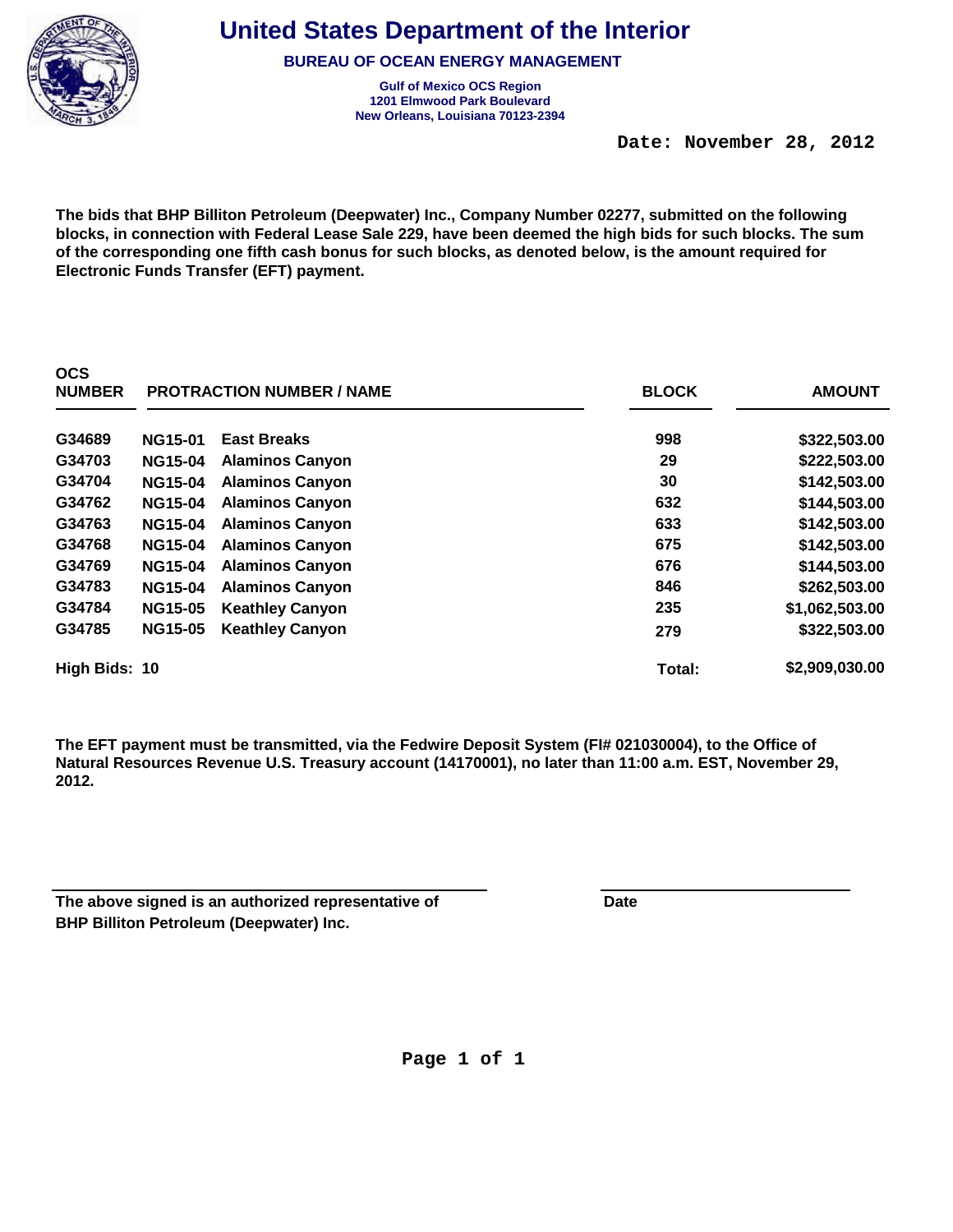

**BUREAU OF OCEAN ENERGY MANAGEMENT**

**Gulf of Mexico OCS Region New Orleans, Louisiana 70123-2394 1201 Elmwood Park Boulevard**

 **Date: November 28, 2012** 

**The bid that Arena Energy, LP, Company Number 02417, submitted on the following block, in connection with Federal Lease Sale 229, has been deemed the high bid for such block. The sum of the corresponding one fifth cash bonus for such block, as denoted below, is the amount required for Electronic Funds Transfer (EFT) payment.**

| <b>OCS</b><br><b>NUMBER</b> | <b>PROTRACTION NUMBER / NAME</b> |                                         | <b>BLOCK</b> | <b>AMOUNT</b> |
|-----------------------------|----------------------------------|-----------------------------------------|--------------|---------------|
| G34676                      | TX7B                             | <b>High Island Area, South Addition</b> | A 548        | \$36,000.00   |
| High Bid: 1                 |                                  |                                         | Total:       | \$36,000.00   |

| The above signed is an authorized representative of | Date |
|-----------------------------------------------------|------|
| Arena Energy, LP.                                   |      |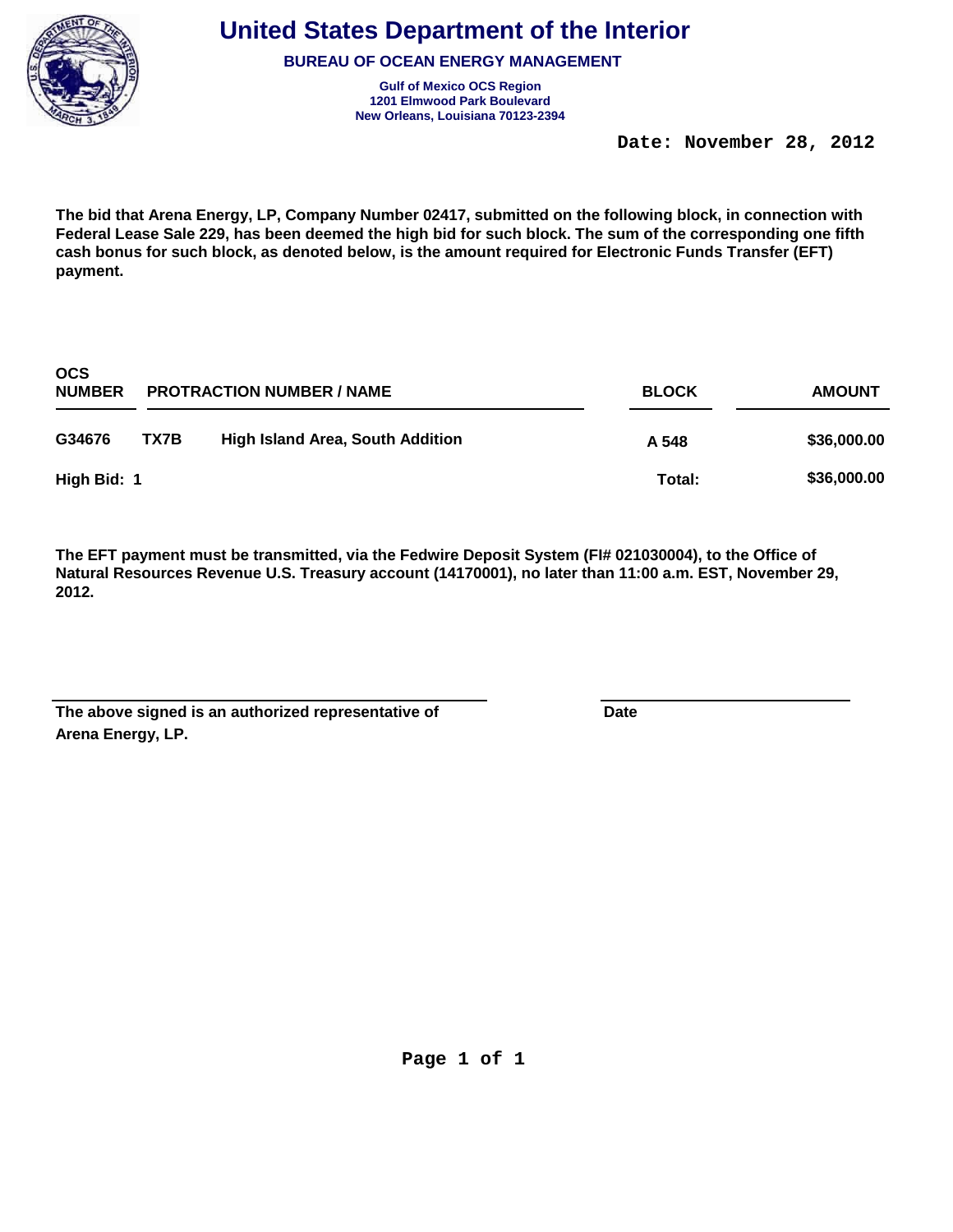

**BUREAU OF OCEAN ENERGY MANAGEMENT**

**Gulf of Mexico OCS Region New Orleans, Louisiana 70123-2394 1201 Elmwood Park Boulevard**

 **Date: November 28, 2012** 

**The bids that Tana Exploration Company LLC, Company Number 02579, submitted on the following blocks, in connection with Federal Lease Sale 229, have been deemed the high bids for such blocks. The sum of the corresponding one fifth cash bonus for such blocks, as denoted below, is the amount required for Electronic Funds Transfer (EFT) payment.**

| <b>OCS</b><br><b>NUMBER</b> | <b>PROTRACTION NUMBER / NAME</b> |                              | <b>BLOCK</b> | <b>AMOUNT</b> |
|-----------------------------|----------------------------------|------------------------------|--------------|---------------|
| G34671                      | TX4                              | <b>Matagorda Island Area</b> | 654          | \$29,989.80   |
| G34672                      | TX7                              | <b>High Island Area</b>      | 177          | \$57,997.80   |
| G34680                      | TX8                              | <b>Sabine Pass Area</b>      | 40           | \$5,997.80    |
| High Bids: 3                |                                  |                              | Total:       | \$93,985.40   |

| The above signed is an authorized representative of | Date |
|-----------------------------------------------------|------|
| <b>Tana Exploration Company LLC.</b>                |      |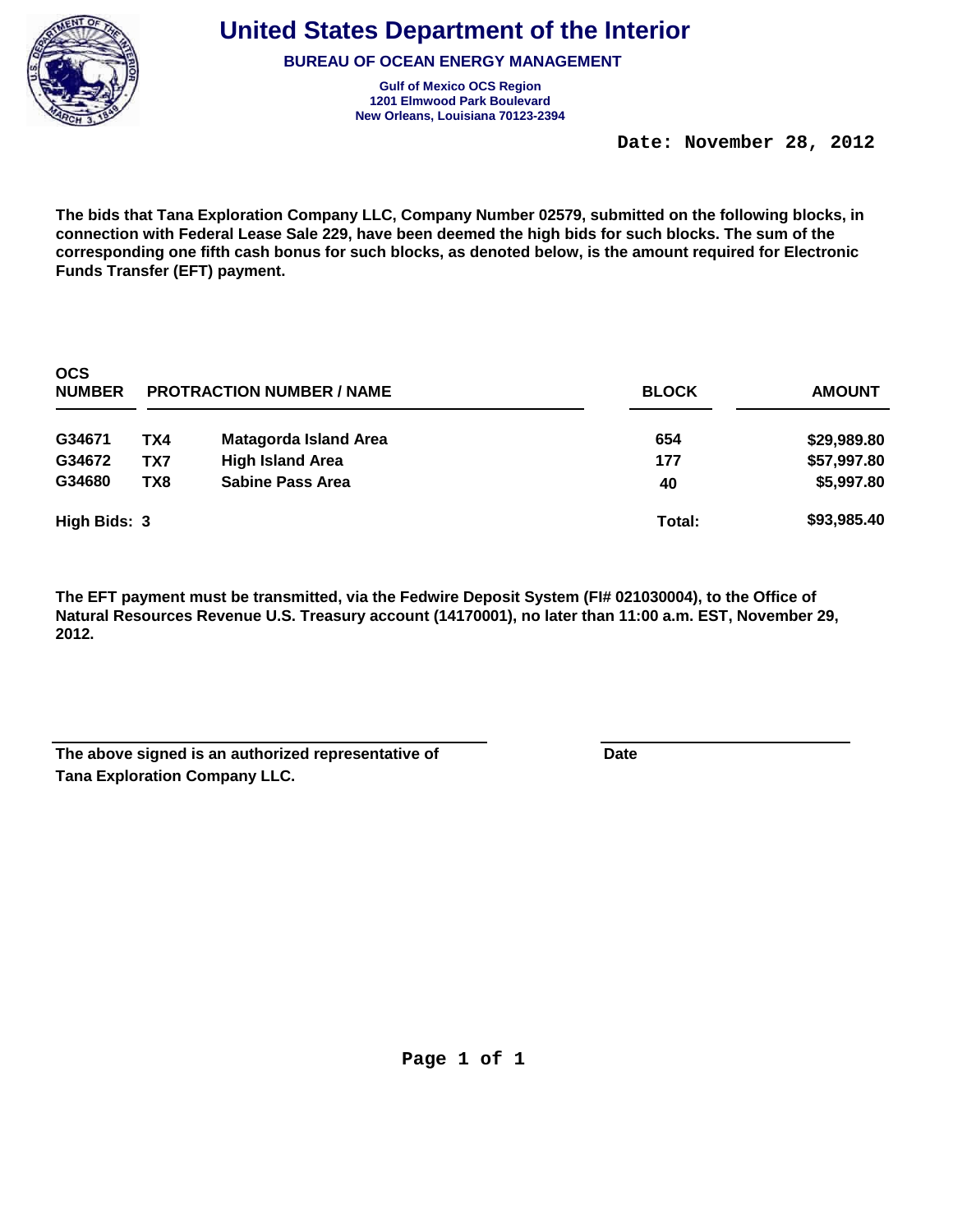

**BUREAU OF OCEAN ENERGY MANAGEMENT**

**Gulf of Mexico OCS Region New Orleans, Louisiana 70123-2394 1201 Elmwood Park Boulevard**

 **Date: November 28, 2012** 

**The bid that Plains Exploration & Production Company, Company Number 02702, submitted on the following block, in connection with Federal Lease Sale 229, has been deemed the high bid for such block. The sum of the corresponding one fifth cash bonus for such block, as denoted below, is the amount required for Electronic Funds Transfer (EFT) payment.**

| <b>OCS</b><br><b>NUMBER</b><br><b>PROTRACTION NUMBER / NAME</b> |  | <b>BLOCK</b>            | <b>AMOUNT</b> |              |
|-----------------------------------------------------------------|--|-------------------------|---------------|--------------|
| G34764                                                          |  | NG15-04 Alaminos Canyon | 651           | \$175,000.00 |
| High Bid: 1                                                     |  |                         | Total:        | \$175,000.00 |

| The above signed is an authorized representative of | Date |
|-----------------------------------------------------|------|
| <b>Plains Exploration &amp; Production Company.</b> |      |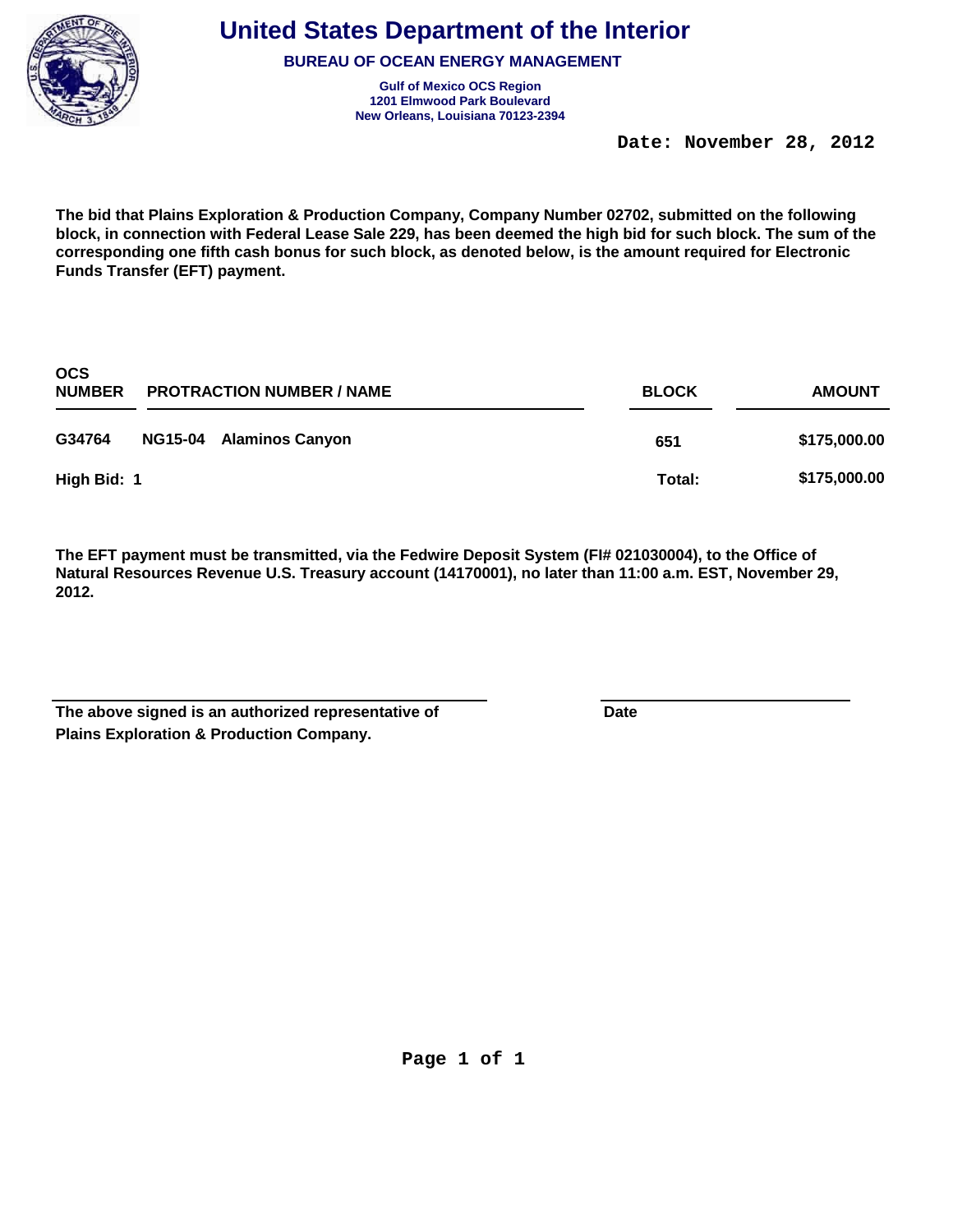

**BUREAU OF OCEAN ENERGY MANAGEMENT**

**Gulf of Mexico OCS Region New Orleans, Louisiana 70123-2394 1201 Elmwood Park Boulevard**

 **Date: November 28, 2012** 

**The bid that Castex Offshore, Inc., Company Number 02970, submitted on the following block, in connection with Federal Lease Sale 229, has been deemed the high bid for such block. The sum of the corresponding one fifth cash bonus for such block, as denoted below, is the amount required for Electronic Funds Transfer (EFT) payment.**

| <b>OCS</b><br><b>NUMBER</b> | <b>PROTRACTION NUMBER / NAME</b> |                         | <b>BLOCK</b> | <b>AMOUNT</b> |
|-----------------------------|----------------------------------|-------------------------|--------------|---------------|
| G34673                      | TX7                              | <b>High Island Area</b> | 195          | \$71,400.00   |
| High Bid: 1                 |                                  |                         | Total:       | \$71,400.00   |

| The above signed is an authorized representative of | Date |
|-----------------------------------------------------|------|
| <b>Castex Offshore, Inc.</b>                        |      |